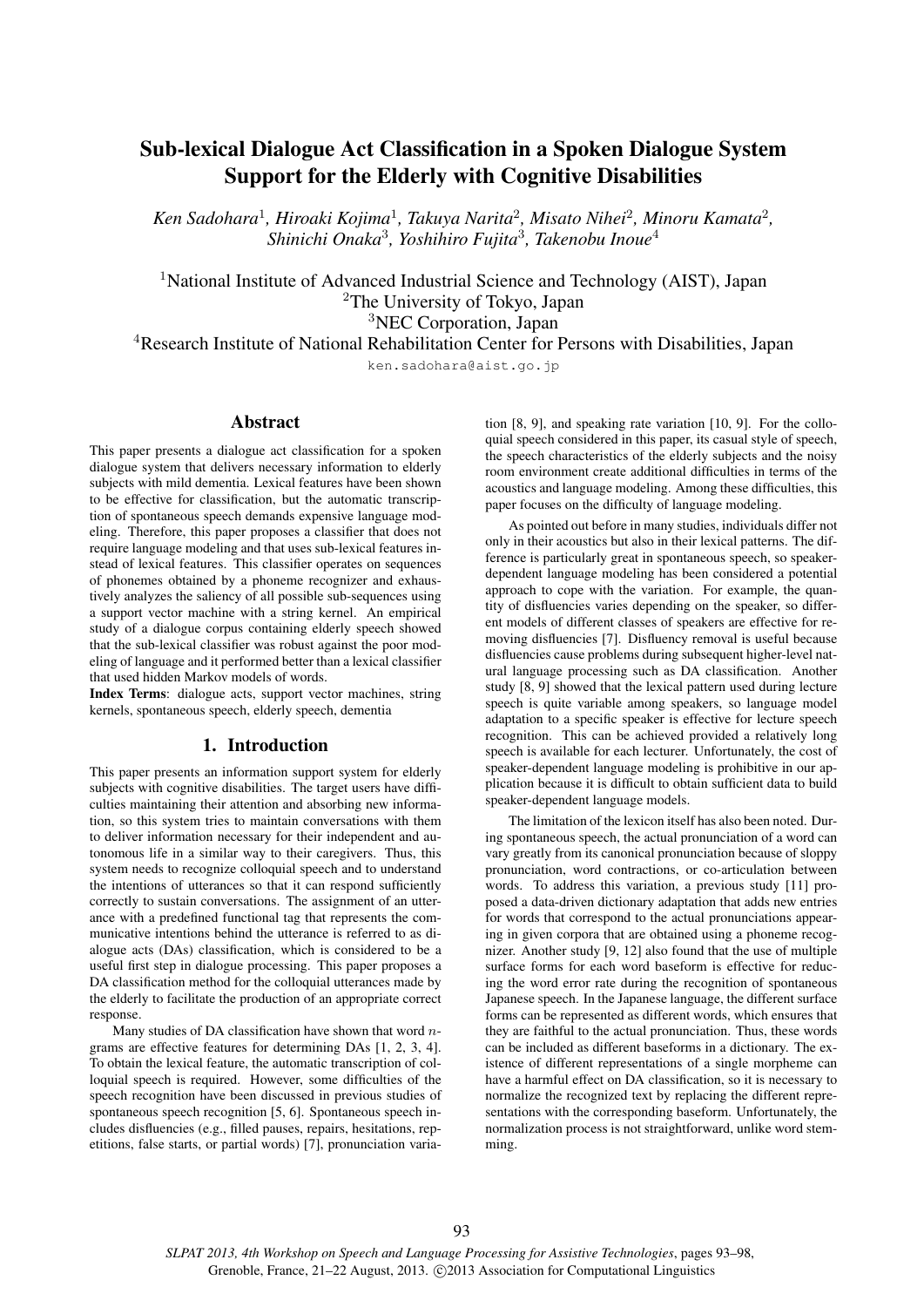Elaborate language modeling is required to transcribe spontaneous speech faithfully but faithful transcription without normalization is not necessarily useful for our immediate goal of DA classification. To explore the utilization of lexical features in a more cost-efficient manner, this paper proposes a sublexical DA classifier that does not require language modeling and that operates on the sequences of phonemes obtained using a phoneme recognizer. The central hypothesis of this study is that if word  $n$ -grams are effective indicators for determining DAs, then sub-sequences of phonemes, which are fragments of words in a sense, should also be effective indicators. If this hypothesis is true, then even when effective language modeling is impossible and some salient words are misrecognized, it is expected that their fragments should be preserved, so a more robust form of DA classification based on fragments is possible. Furthermore, the use of phonemes facilitates the analysis of the saliency of the fragments based on the actual pronunciation while considering the patterns of misrecognition for each speaker. Other features such as prosodic features have been investigated [13] to compensate for inherently useful but unreliable and costly lexical features in colloquial speech, but this paper investigates the utilization of lexical features in a more robust and computationally inexpensive manner.

This paper is organized as follows. After describing our information support system and the DAs used in our elderly speech corpus in the next section, Section 3 presents the sublexical DA classifier. Section 4 presents an empirical study of the effectiveness of the classifier.

#### 2. DAs used by our assistive system

People with mild dementia, who exhibit memory impairment, disorientation, and an impaired executive function, may use assistive devices [14, 15, 16] to compensate for their problems with absorbing or retaining new information, which have been shown to be effective in their independent and autonomous life. Our information support system is another general-purpose assistive device that was designed to provide information about schedules, times, or dates during conversations [17, 18]. The target users have difficulties maintaining their attention and absorbing information, so the system tries to maintain a conversation with a user based on the following protocol: (1) *attentionseeking* captures the user's attention, which is diminished by dementia; (2) *pre-sequence* prepares the user's mind for absorbing new information; (3) *distributing information* delivers the necessary information; and (4) *end of interaction* closes the conversation. During each stage of the conversation, the system can ask whether the user is following the conversation and can go back to a previous stage if necessary.

To facilitate the computational modeling of the transition of dialogue states, we designed the 12 dialogue acts (DAs) described in Table 1. DAs, which are representations of the communicative intention of each utterance, have been considered integral to the understanding and production of natural dialogue, and they are useful for various forms of speech and language processing, such as speech retrieval, summarization, resolution of ambiguous communication, or the improvement of speech recognition. This paper defines the specific set of DAs used by our application, although efforts to develop domainindependent sets of DAs exist such as DAMSL [19]. Each user utterance is classified as one of the 12 DAs and the system produces an appropriate response based on the classification.

Thanks to the cooperation of 20 single people who were living in nursing homes, we built a dialogue corpus between

Table 1: *Dialogue acts and their frequency of occurrence (percentages). The inter-labeler agreement was* 81.9% *and*  $\kappa$  = 0.782*.*

| Tag                           | Example                               |      |
|-------------------------------|---------------------------------------|------|
| <i><u><b>Ouestion</b></u></i> | What did you eat for dinner?          | 0.2  |
| Confirmation                  | Can you understand?                   | 8.2  |
| <b>Request Action</b>         | Would you like to go to the bathroom? | 4.3  |
| <b>Request Attention</b>      | May I ask a question?                 | 15.1 |
| <b>Request Repeat</b>         | Pardon?                               | 2.1  |
| Affirmative Answer            | Yes, I can.                           | 26.9 |
| Negative Answer               | No, I can't.                          | 0.2  |
| <i>Statement</i>              | I ate fish.                           | 60.0 |
| Greeting                      | How are you?                          | 15.1 |
| Affirmative Backchannel       | Sure it is.                           | 19.9 |
| Negative Backchannel          | Really?                               | 0.2  |
| Other                         | Laughter, Filler                      | 5.4  |

the system and the users. The details of the participants are as follows: 3 were male and the other 17 were female, the average age was  $82.9 \pm 7.2$  (ranging from 67 to 97), and the average MMSE score [20] was  $21.4 \pm 5.8$  (from 9 to 30). In total, 7,123 utterances were transcribed and annotated, of which 4,080 were user utterances. The total length of user utterances was about 115 hours and the average length of them is about  $1.7 \pm 1.6$ seconds (from 0.2 seconds to 14.8 seconds). The DAs were annotated by two labelers and the inter-labeler agreement was 81.9%, while  $\kappa$  was 0.782.

## 3. Classification of DAs

The automatic classification of DAs comprises two important components: features and modeling methods. The features investigated previously used various types of knowledge, e.g., lexical [21, 1, 2, 3, 22, 4, 23], syntactic [22, 24], prosodic [13, 1, 3, 22, 23], and discourse structural [25, 1]. In this study, sublexical features, i.e., sequences of phonemes, were considered together with the DA of the preceding utterance as contextual knowledge. To examine the effectiveness of the sub-lexical feature, typical lexical features, i.e., word n-grams, were also considered together with the contextual knowledge.

These features are used by various modeling methods, e.g., decision trees [13], transformation-based learning [26], hidden Markov models (HMMs) [1], maximum entropy models [22], conditional random fields [27], and support vector machines (SVMs) [3, 4]. To facilitate an exhaustive analysis of all the sub-sequences of phonemes, an SVM with a string kernel based on phonemes was used in this study. Before describing the sub-lexical classifier, we describe a typical classifier based on HMMs of words using a simpler formalization that was obtained by restricting the formalization in [1] to our problem.

#### 3.1. Lexical DA classifiers with HMMs

In a previous study [1], based on the assumption that each observation  $E_i$  is emitted from an unobservable DA  $U_i$  and the prior distribution of U is Markovian, the optimal sequences  $U^*$ of DAs were obtained as follows:

$$
U^* = \underset{U}{\text{argmax}} \prod_{i=1}^n P(U_i|U_{i-1}) P(E|U_i). \quad (1)
$$

In our application, the preceding DA  $U_{i-1}$  is observable because the corresponding utterance is given by the system. Therefore, given an utterance of the system with a DA  $U_R$ , it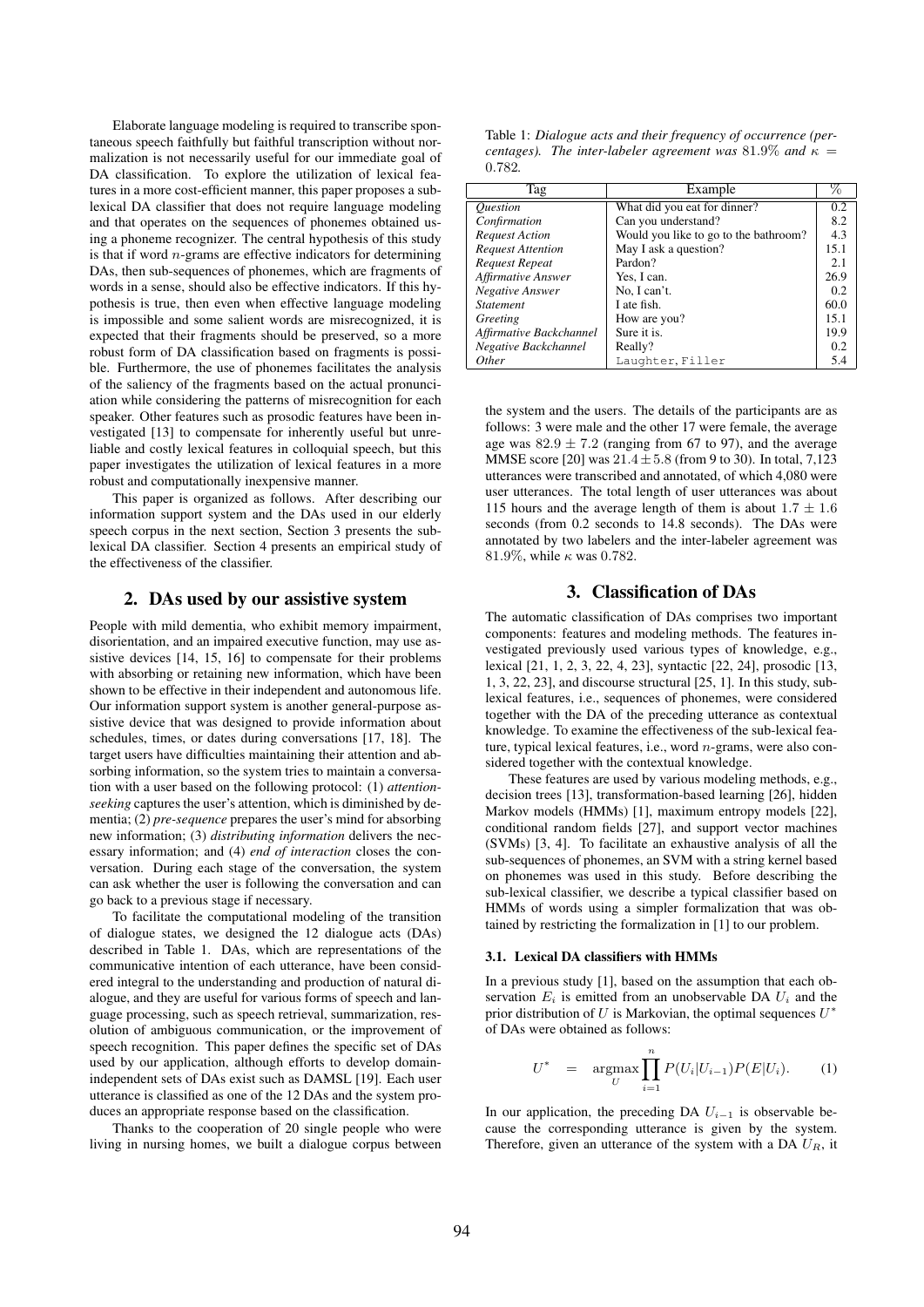is sufficient to maximize the following equation to obtain the optimal DA  $U^*$  of the subsequent utterances  $E$  of users,

$$
U^* = \underset{U}{\text{argmax}} P(U|U_R)P(E|U). \tag{2}
$$

When the observation  $E$  is a text, i.e., a sequence  $W_1, \ldots, W_n$  of words and  $W_i$  is i.i.d.,

$$
U^* = \underset{U}{\operatorname{argmax}} P(U|U_R) \prod_{j=1}^n P(W_j|U). \tag{3}
$$

When the observation  $E$  is a speech signal  $A$  represented in spectral features and is conditioned on the N-best texts  $W^{(1)}, \ldots, W^{(n)}$  hypothesized by a speech recognizer,  $U^*$  is obtained as follows.

$$
U^* = \underset{U}{\text{argmax}} P(U|U_R)P(A|U) \tag{4}
$$

$$
= \underset{U}{\text{argmax}} P(U|U_R) \sum_{n=1}^{N} P(A|U, W^{(n)}) P(W^{(n)}|U)(5)
$$

$$
= \underset{U}{\text{argmax}} P(U|U_R) \sum_{n}^{N} P(A|W^{(n)}) P(W^{(n)}|U), \quad (6)
$$

where the last equality holds under the assumption that  $P(A)$ depends only on the words  $W^{(n)}$ , although this is not true in general because U affects the pronunciation of  $W^{(n)}$ . Although  $P(A|W^{(n)})$  can be computed based on the acoustic likelihood of the speech recognizer, it tends to be a very small value. To avoid underflow, the maximization is computed using the maximum acoustic likelihood  $M = \max_n P(A|W^{(n)})$  as follows.

$$
U^* = \underset{U}{\operatorname{argmax}} \frac{P(U|U_R)}{M} \sum_{n}^{N} P(A|W^{(n)}) P(W^{(n)}|U)(7)
$$

$$
= \underset{U}{\operatorname{argmax}} P(U|U_R) \sum_{n}^{N} \exp(L(n)) \tag{8}
$$

$$
L(n) = \ln(P(A|W^{(n)})) - \ln(M) + \ln(P(W^{(n)}|U))(9)
$$

In the rest of the paper, N is set as 10.

#### 3.2. Sub-lexical DA classifiers with SVMs

The DA classifier presented in this paper operates on sequences of phonemes obtained using a phoneme recognizer. For any sequence of phonemes, the DA classifier analyzes whether any noncontiguous sub-sequence is salient to the discrimination of a particular class. The analysis is performed using an SVM [28, 29] by computing the optimal hyperplane that separates positive samples from negative samples in the feature space spanned by all possible sub-sequences of phonemes. Although the dimension of the feature space is exponential in terms of the length of sub-sequences, the analysis can be performed efficiently using string kernels [30].

A string kernel modified for the analysis of sequences of phonemes was investigated in a previous study [31] for topic segmentation. Given two sequences of phonemes,  $s$  and  $t$ , the string kernel computes the similarity between  $s$  and  $t$  efficiently in  $O(p|s||t|)$ , where p is the maximum length of sub-sequences. The similarity is computed based on the number of occurrences of any non-contiguous sub-sequence, where the occurrence count is decayed according to  $\lambda^g$  ( $0 \le \lambda \le 1$ ) for the number

 $g$  of gaps in each sub-sequence. In the occurrence count, a softmatching method is used between phonemes, which assigns 1 if they are identical and a value between 0 and 1 otherwise. Based on this definition of the similarity, the classifier is expected to be robust against insertion, deletion, and substitution errors of phonemes.

The kernel function is normalized and extended to consider the contextual DA of the preceding utterance as follows:

$$
K_{\ell}(s,t) \stackrel{\text{def}}{=} \delta_{c(s),c(t)} \frac{\kappa_{\ell}(s,t)}{\sqrt{\kappa_{\ell}(s,s)}\sqrt{\kappa_{\ell}(t,t)}} \qquad (10)
$$

where  $\kappa_{\ell}$  is the kernel function with the length  $\ell$  of subsequences, as defined in [31],  $c(s)$  is the DA of the preceding utterance of s, and  $\delta_{c(s),c(t)} = 1$  if  $c(s) = c(t)$ , but 0 otherwise.

The string kernel is extended further to consider the weighted contributions of different lengths  $ℓ$  of sub-sequences as follows.

$$
K^{\leq p}(s,t) \stackrel{\text{def}}{=} \sum_{\ell=1}^{p} \gamma_{\ell} K_{\ell}(s,t). \tag{11}
$$

We can see that the kernel function satisfies the Mercer condition [29] required for SVM optimization because it is actually the inner-product of the feature space spanned by the subsequences of phonemes, although it is computed implicitly. In the rest of the paper, we assume  $\gamma_k = 1$ ,  $\lambda = 0.7$ , and  $p = 4$ .

Using the string kernel, an SVM is trained to discriminate a particular class. Because an SVM is fundamentally a binary classifier, various methods have been considered for extending multiple SVMs to a multi-class classifier. In this study, the simple one-versus-the-rest approach is adopted, i.e., for each DA U, an SVM  $f_U$  is trained that discriminates U from the other DAs, and the optimal DA  $U^*$  for any sequence s of phonemes is obtained as  $U^* = \text{argmax}_U f_U(s)$ .

In the same way as the previous section, the  $N$ -best hypotheses of a phoneme recognizer are considered as follows

$$
U^* = \underset{U}{\operatorname{argmax}} \sum_{n}^{N} P(A|s_n) f_U(s_n)
$$
(12)  

$$
= \underset{U}{\operatorname{argmax}} \sum_{n}^{N} \exp(\ln(P(A|s_n)) - \ln(M)) f_U(s_n)
$$
(13)

where  $M$  is the maximum acoustic likelihood  $M$  $\max_n P(A|s_n)$ .

n

# 4. Empirical study

The aim of the empirical study was to verify the effectiveness of the sub-lexical DA classifier. In the experiments described below, several classifiers were trained for 4,080 user utterances and DAs of the utterances were predicted. For each user, the utterances from the first several days were used for training while the rest were used for testing. As a result, 1,920 utterances were used for training and 2,160 utterances were used for testing. Because the training data contain a small number of samples with the following four tags: *Request Action*, *Request Attention*, *Negative Answer*, and *Negative Backchannel*, for the remaining eight tags, eight classifiers were trained and tested.

The transcriptions were obtained manually and automatically, where the latter was conducted using a large-vocabulary continuous speech recognizer, Julius [32]. Its dictionary and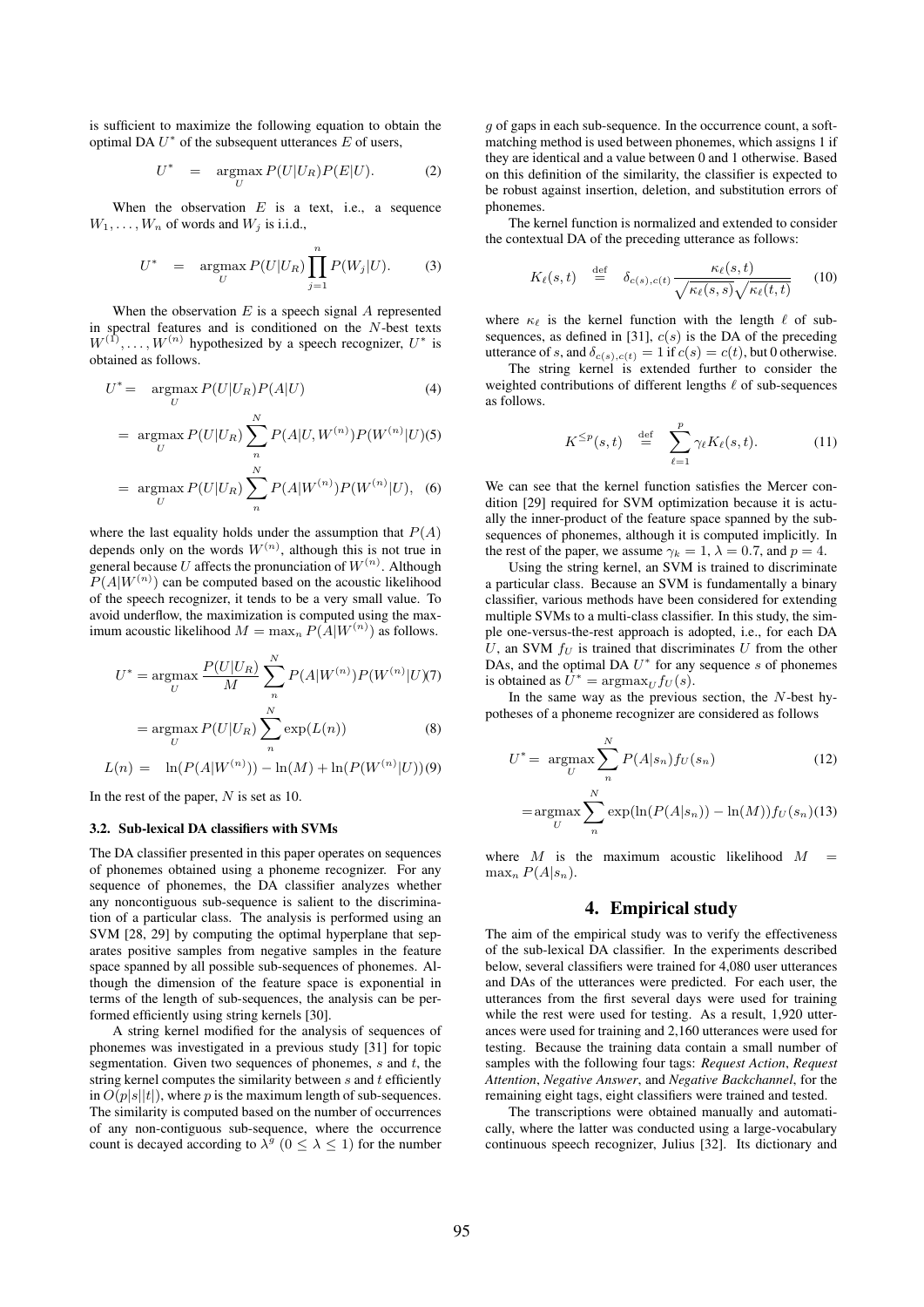Table 2: *Accuracy and F-measure of a lexical classifier using HMMs and a sub-lexical classifier using SVMs for manual (MT) and automatic (ASR) transcription.*

|     | word-HMM |       | phone-SVM |       |
|-----|----------|-------|-----------|-------|
|     | Accuracy | FТ    | Accuracy  |       |
| MТ  | 0.800    | 0.521 | 0.817     | 0.624 |
| ASR | 0.758    | 0.521 | 0.789     | 0.563 |

word trigram model were built from the training data. The number of entries in the dictionary was 1,008, the test set perplexity of the language model was 17.97, and the OOV rate was 6.37%. Its acoustic model was a gender-independent PTM triphone model of elderly speech [33] distributed by CSRC [34], which was adapted to each speaker using the MLLR method [35]. The word error rate in the test data were 58%. Phonetic transcriptions were obtained using the same decoder, except a phoneme trigram model was trained and used where the phoneme error rate was 46%.

During the training of classifiers for manual transcriptions, transcribed texts or sequences of phonemes converted from the texts were used. On the other hand, during the training of classifiers for automatic transcriptions, the five best hypotheses of the output of the speech recognizers for the training data were used as well as the texts or the sequences of phonemes obtained from the manual transcriptions. For the parameters of SVMs, we used  $\lambda = 0.7$ ,  $\gamma = 1.0$ ,  $C = 10.0$ , and p was set as  $p = 4$ because the average lengths of the words were 4.8 phonemes.

During the evalution of the classifiers, texts or sequences of phonemes obtained form manual or automatic transcriptions for the test data were used. Especially for automatic transcriptions, the 10 best hypotheses of the output of the speech recognizers with the acoustic likelihood of them are used.

Table 2 summarizes the results of the experiments where the accuracy indicates the ratio of correct predictions and F1 indicates the average harmonic mean of the precision and recall, i.e., the F-measure averaged across DAs. We can see that the phone-SVM, i.e., the sub-lexical DA classifier with SVMs, performed better than the word-HMM, i.e., the lexical DA classifier with HMMs in both the manual and automatic transcriptions. The difference in the manual transcription was significant  $(p < 0.05)$  according to McNemar's test and the difference in the automatic transcription was also significant ( $p < 0.01$ ). In the following section, these results are discussed in more detail.

#### 4.1. Robustness of the sub-lexical DA classifier

Figure 1 depicts the accuracy of the two classifiers during manual and automatic transcription for the convenience of the reader. It also shows the result of the word-HMM for another automatic transcription, which was obtained using a cheating language model built from all of the data including the test data. The number of entries in the dictionary for the cheating model was 1,587, the test set perplexity was 4.70, and the word error rate was 32.6%. There was no significant difference between ASR and ASR(CHEAT), which suggests that the accuracy would not be improved even if a better language model could be obtained from a larger amount of training data. Thus, it is unlikely that that the accuracy of the word-HMM would improve without an elaborate language modeling and text normalization for spontaneous speech. Furthermore, the accuracy of word-HMM would become worse as the mismatches between



Figure 1: *The lexical classifier vs. the sub-lexical classifier.*



Figure 2: *Lexical features vs. sub-lexical features.*

the language model and the corpus increased. On the other hand, the accuracy of the phone-SVM would not decline because the sub-lexical classifier does not depend on the language model.

#### 4.2. Effectiveness of the sub-lexical features

Figure 2 shows another result of a SVM (word-SVM) using the bag-of-words feature that operates on the feature spaces spanned by the frequency of each word appearing in the training data. The performance of word-SVM was worse than that of phone-SVM, and its performance was not significantly different from that of word-HMM. This suggests that the superior performance of phone-SVM was not attributable to the SVMbased modeling method, but instead it was due to the sub-lexical features.

In particular, the difference between the word-SVM and phone-SVM results with manual transcription was due only to the difference between the lexical feature and the sub-lexical feature. A possible explanation for this difference is that the existence of multiple surface forms of a baseform degraded the performance of word-SVM. Using phone-SVM, however, the common fragments of the different surface forms allowed us to capture salient properties for DA classification.

Furthermore, the difference between word-SVM and phone-SVM in ASR was larger than in MT. The results for both classifiers were obtained using the same decoder and the same acoustic model, so the bigger difference may have been because some salient word features were lost by the poor modeling of language, whereas some fragments of the salient features were still preserved with phone-SVM.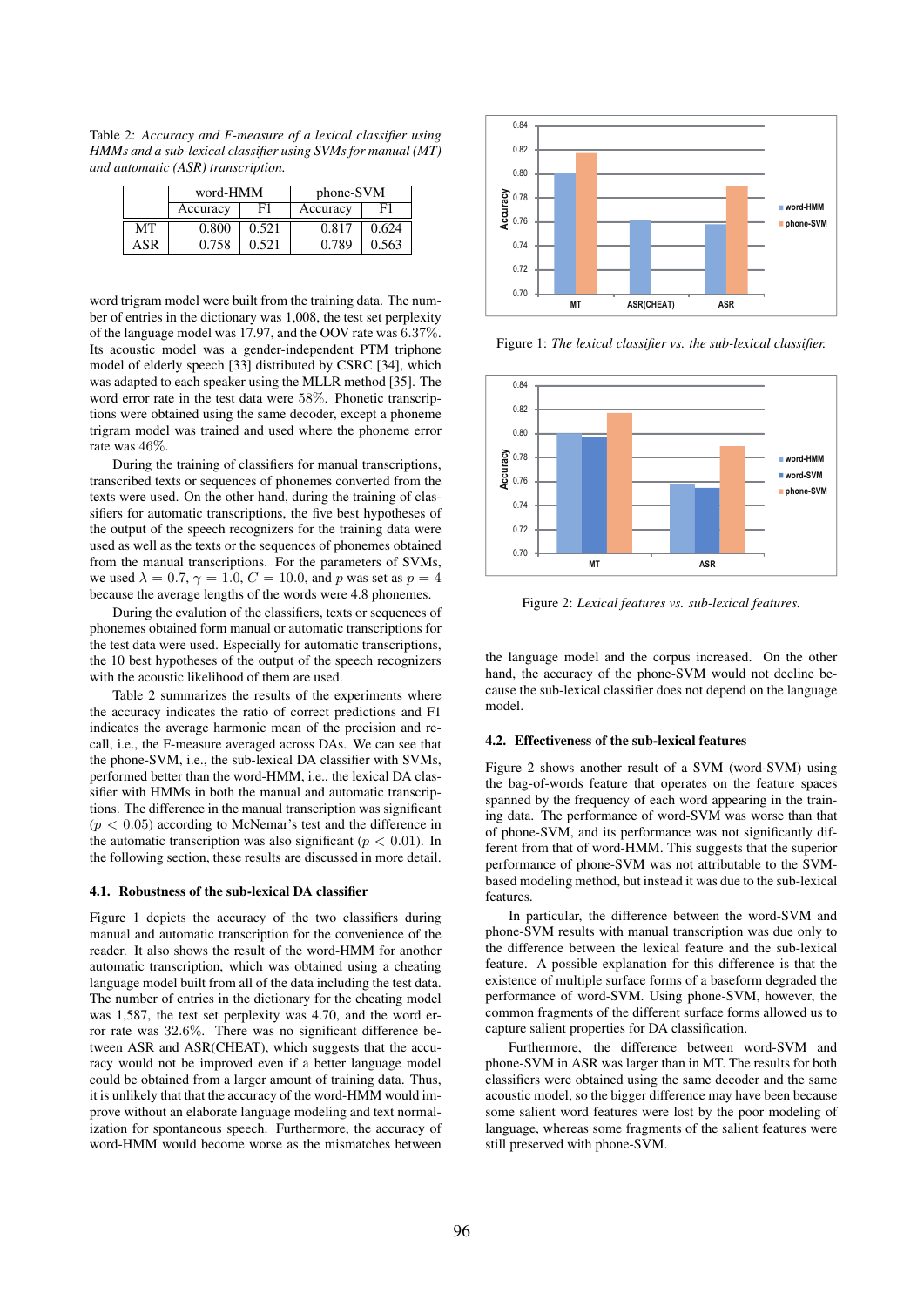# 5. Conclusion and future work

This paper proposed a sub-lexical DA classifier for use as a dialogue management module in a spoken dialogue system that provides necessary information to elderly users with cognitive disabilities. To avoid costly and difficult language modeling when transcribing the colloquial utterances of the elderly users in a faithful manner, the classifier determines the DAs based on the sequences of phonemes obtained using a phoneme recognizer. Instead of searching for salient word features used by many lexical classifiers, the sub-lexical classifier searches for salient sub-sequences of phonemes while considering possible misrecognitions, i.e., insertion, deletion, and substitution errors. To search the space spanned by the exponentially many features efficiently, the proposed method uses an SVM with a string kernel based on sequences of phonemes. An empirical study was conducted using a dialogue speech corpus collected from elderly subjects with mild dementia. The sub-lexical classifier was found to be robust against the poor modeling of language, while it performed better than a lexical classifier using HMMs.

These results are now limited to our small and simple dialogue corpus, which contains only four thousands short (1.7 seconds on average) user utterances, and only 8 of 12 DA tags have been tested. The effectiveness of the sub-lexical DA classifier should be investigated for larger and well-studied corpora. The DA classification itself does not essentially need any faithful transcription of spontaneous speech. We believe the analysis of the frequency of sub-sequences of phonemes instead of the frequency of words is effective especially when the faithful transcription is hard to obtain. Furthermore, the robust and costefficient use of the sub-lexical feature without language modeling could be more effective when it is used together with other non-lexical features, e.g., prosody.

# 6. Acknowledgements

We would like to thank Seikatsu Kagaku Un-Ei Co. Ltd. This work was supported partially by the Japan Science and Technology Agency, JST, as part of the Strategic Promotion of Innovative Research and Development Program.

#### 7. References

- [1] A. Stolcke, K. Ries, N. Coccaro, E. Shriberg, R. Bates, D. Jurafsky, P. Taylor, R. Martin, C. V. Ess-Dykema, and M. Meteer, "Dialogue act modeling for automatic tagging and recognition of conversational speech," *Computational Linguistics*, vol. 26, no. 3, pp. 1–34, 2000.
- [2] N. Webb, M. Hepple, and Y. Wilks, "Dialogue act classification based on intra-utterance features," in *Proceedings of the AAAI Workshop on Spoken Language Understanding*, 2005.
- [3] D. Surendran and G. A. Levow, "Dialog act tagging with support vector machines and hidden Markov models," in *Proceedings of the Annual Conference of the International Speech Communication Association*, 2006.
- [4] B. Gambäck, F. Olsson, and O. Täckström, "Active learning for dialogue act classification," in *Proceedings of the Annual Conference of the International Speech Communication Association*, 2011.
- [5] S. Furui, "Spontaneous speech recognition and summarization," in *Proceedings of the Baltic Conference on Human Language Technologies*, pp. 39–50, 2005.
- [6] E. Shriberg, "Spontaneous speech: how people really talk and why engineers should care," in *Proceedings of the European Conference on Speech Communication and Technology*, 2005.
- [7] M. Honal and T. Schultz, "Automatic disfluency removal on recognized spontaneous speech - rapid adaptation to speakerdependent disfluencies," in *Proceedings of the IEEE International Conference on Acoustics, Speech, and Signal Processing*, 2005.
- [8] H. Nanjo and T. Kawahara, "Unsupervised language model adaptation for lecture speech recognition," in *Proceedings of the ISCA & IEEE Workshop on Spontaneous Speech Processing and Recognition*, 2003.
- [9] H. Nanjo and T. Kawahara, "Language model and speaking rate adaptation for spontaneous presentation speech recognition. *IEEE Transactions on Speech and Audio Processing*, vol. 12, no. 4, pp. 391–400, 2004.
- [10] H. Nanjo and T. Kawahara, "Speaking-rate dependent decoding and adaptation for spontaneous lecture speech recognition," in *Proceedings of the IEEE International Conference on Acoustics, Speech, and Signal Processing*, pp. 725–728, 2002.
- [11] T. Sloboda and A. Waibel, "Dictionary learning for spontaneous speech recognition," in *Proceedings of the International Conference on Spoken Language Processing*, pp. 2328–2331, 1996.
- [12] Y. Akita and T. Kawahara, "Statistical transformation of language and pronunciation models for spontaneous speech recognition, *IEEE Transactions on Audio, Speech, and Language Processing*, vol. 18, no. 6, pp.1539–1549, 2010.
- [13] E. Shriberg, A. Stolcke, D. Jurafsky, N. Coccaro, M. Meteer, R. Bates, P. Taylor, K. Ries, R. Martin, and C. V. Ess-Dykema, "Can prosody aid the automatic classification of dialog acts in conversational speech?," in *Language and speech*, vol. 41, no. 3-4, pp. 443–492, 1998.
- [14] T. Inoue, R. Ishiwata, R. Suzuki, T. Narita, M. Kamata, M. Shino, and M. Yaoita, "Development by a field-based method of a dailyplan indicator for persons with dementia," in *Assistive Technology from Adapted Equipment to Inclusive Environments: AATE 2009*, pp. 364–368, IOS Press, 2009.
- [15] "Cognitive aids", Online: http://www.abilia.org.uk, accessed on 24 Mar 2013.
- [16] "Automatic pill dispenser", Online: http://www.pivotell.co.uk/, accessed on 24 Mar 2013.
- [17] M. Nihei, T. Narita, R. Ishiwata, M. Onoda, M. Shino, H. Kojima, S. Ohnaka, Y. Fujita, M. Kamata, and T. Inoue, "Development of an interactive information support system for persons with dementia," in *Proceedings of the International Technology and Persons with Disabilities Conference*, 2011.
- [18] T. Inoue, M. Nihei, T. Narita, M. Onoda, R. Ishiwata, I. Mamiya, M. Shino, H. Kojima, S. Ohnaka, Y. Fujita, and M. Kamata, "Field-based development of an information support robot for persons with dementia," *Technology and Disability*, vol. 24, no. 4, pp.263–271, 2012.
- [19] M. Core and J. Allen, "Dialogs with the DAMSL annotation scheme," in *Working Notes of the AAAI Fall Symposium on Communicative Action in Humans and Machines*, pp. 28–35, 1997.
- [20] M. F. Folstein, S. E. Folstein, and P. R. McHugh, *Mini-mental state: a practical method for grading the cognitive state of patients for the clinician*, Pergamon Press, 1975.
- [21] D. Jurafsky, E. Shriberg, B. Fox, and T. Curl, "Lexical, prosodic, and syntactic cues for dialog acts," in *Proceedings of the Workshop on Discourse Relations and Discourse Markers*, pp. 114– 120, 1998.
- [22] V. K. R. Sridhar, S. Bangalore, and S. Narayanan, "Combining lexical, syntactic and prosodic cues for improved online dialog act tagging," *Computer Speech & Language*, vol. 23, no. 4, pp. 407–422, 2009.
- [23] N. G. Ward and A. Vega, "Towards empirical dialog-state modeling and its use in language modeling," in *Proceedings of the Annual Conference of the International Speech Communication Association*, 2012.